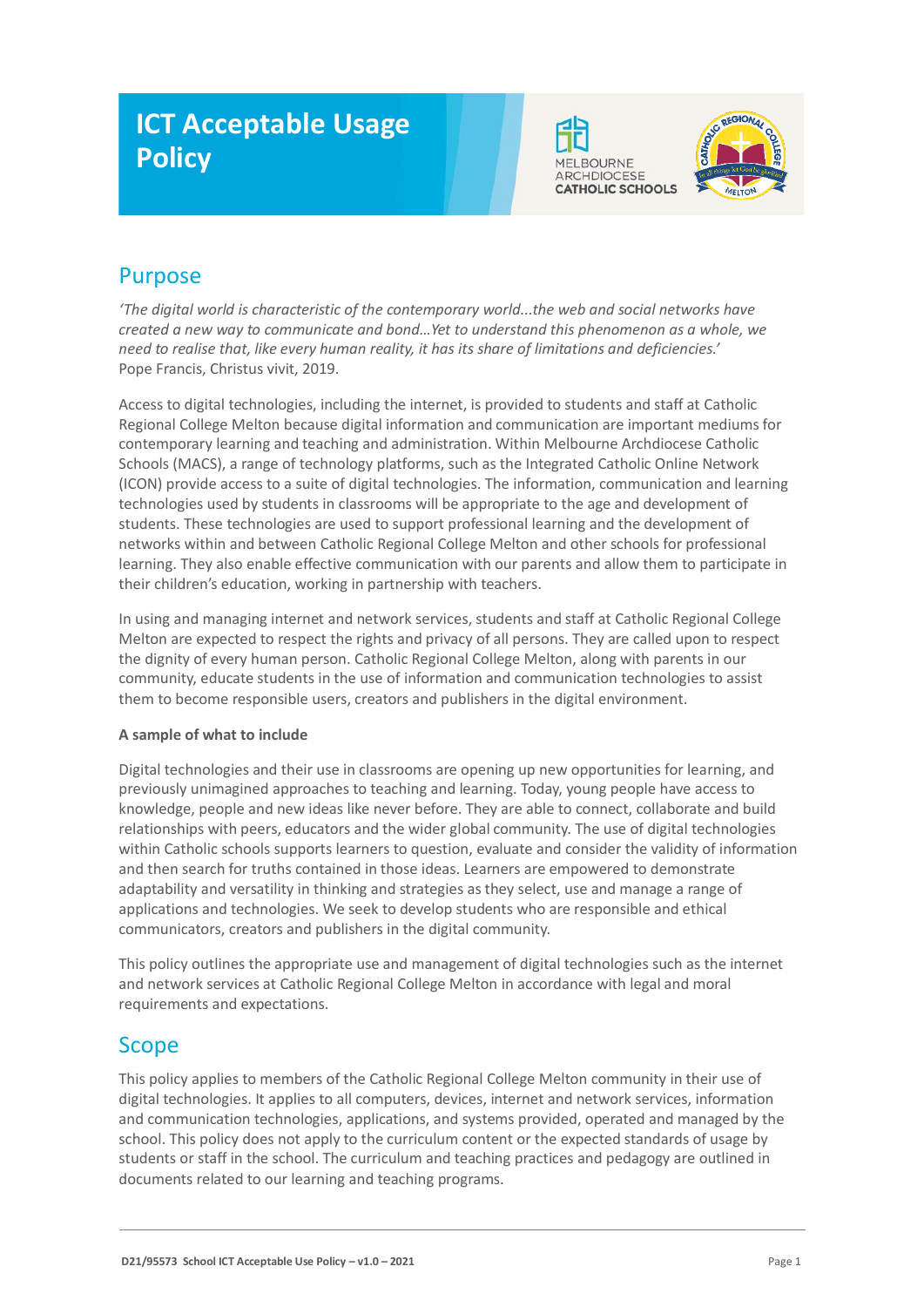## **Definitions**

**Computer** is either a desktop or portable laptop device that performs processes, calculations and operations based on instructions provided by a software or hardware program.

**Device** refers to a unit of physical hardware or equipment that provides one or more computing functions within a computer system. It can provide input to the computer, accept output or both. Typical hardware includes a computer mouse, speakers, printer and microphone.

**Email** means the system that enables users to send data over the internet using computers and mobile devices.

**ICON** means the Integrated Catholic Online Network which is used to deliver shared services for educational and administrative purposes across Catholic schools.

**Internet** means the system of interconnected networks that connects computers for data transmission and storage.

**Intranet** refers to a local system of computers enabling students and staff to communication and share information within their school community.

**Mobile devices** refers to (but is not limited to) mobile phones, PDAs and portable storage devices.

**Network services** means the facilities and resources located on and delivered via a computer-based network, including communication systems, internet and intranet services, mobile devices, electronic mail, web services, printer services, database services, back-up services, file services and network management services.

**Parents** includes parents, guardians and carers.

**Social networking** means web-based services that allow individuals to create their own online profiles and communicate with each other by voice, chat, instant message, image sharing, video conference and blogs in a virtual community.

**Staff** means salaried, voluntary and contracted persons.

**Students** means those students enrolled at Catholic Regional College Melton.

**Website** is an internet based page or series of pages grouped together and managed by a person or group.

### **Principles**

The use of digital technologies within our school by staff and students at Catholic Regional College Melton is underpinned by the following principles and understanding:

- that digital technologies provide valuable opportunities for staff and students to collaborate, connect and create with peers, colleagues, experts and the wider community
- that online behaviour will at all times demonstrate respect for the dignity of each person in the community
- users will behave in a manner that is ethical when using the internet and network services (even for personal communication)
- the Catholic beliefs and ethos of the school, and professional expectations and standards required by teachers are demonstrated in the way the technologies are used
- inappropriate online behaviour, including cyberbullying, will not be tolerated.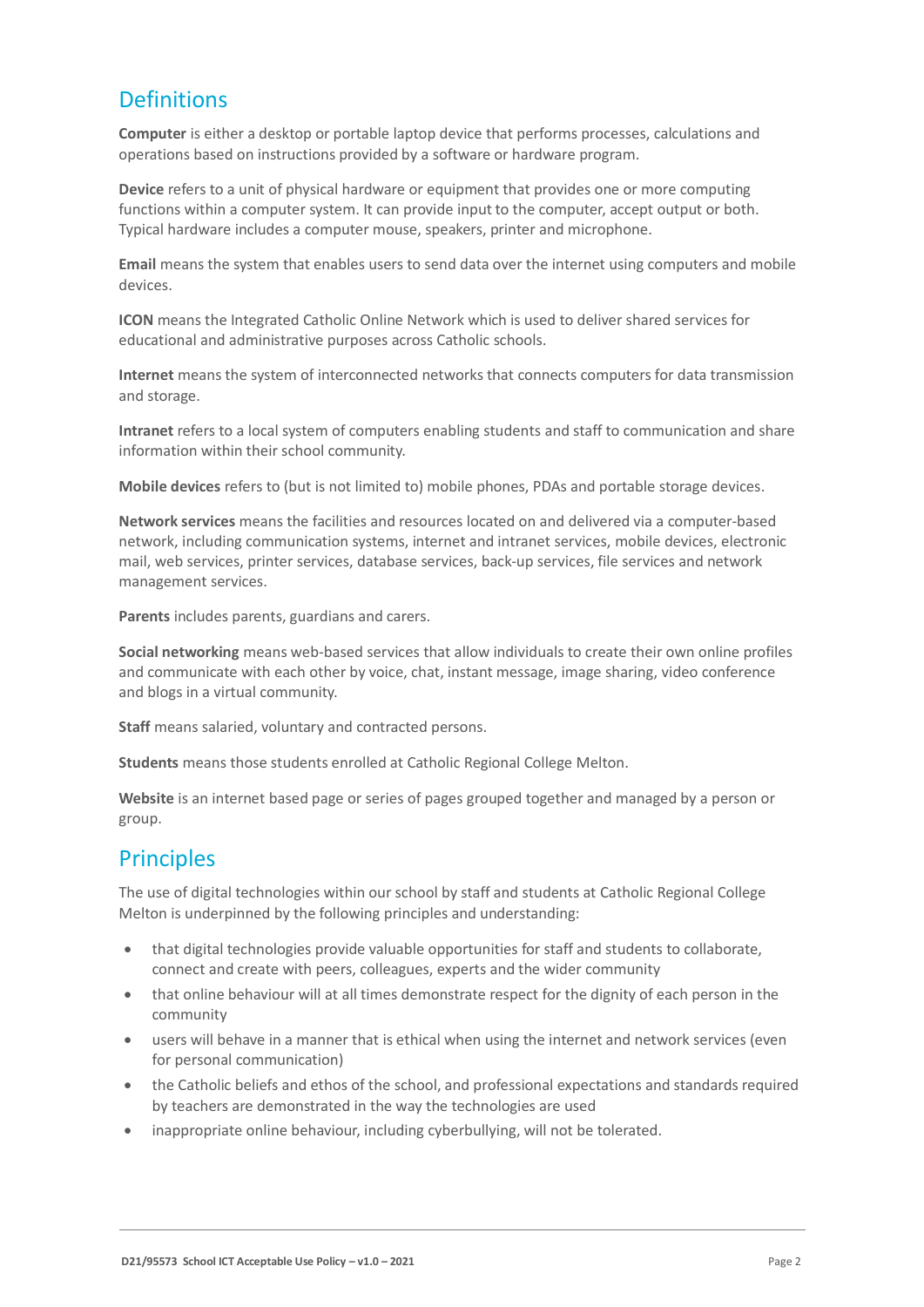# **Policy**

#### **Internet and Network Access**

Access to internet and network services are provided by MACS to staff and students of Catholic Regional College Melton for educational and administrative purposes. From time to time, other MACS policies and requirements in particular schools may result in restrictions.

Access rights assigned to students and staff at Catholic Regional College Melton will be determined by the principal and may vary as educational and administrative purposes change.

Students and staff at Catholic Regional College Melton may not use the internet and network services provided for commercial purposes, either offering or acquiring goods or services for personal use. The services cannot be used for political lobbying or proliferation of unnecessary communications.

#### **Expectations of users**

All students and staff at Catholic Regional College Melton are required to use the internet and network services in accordance with this policy. Any use of devices or services that may be questionable, offensive, and controversial or against the Catholic ethos is unacceptable. This includes personal communication with students on matters not related to curriculum or education. These standards apply whenever Catholic Regional College Melton equipment or communication lines are used, including use from home or other non-school location and when a private account is used.

#### **Non-compliance with this policy**

Disciplinary action may be undertaken by Catholic Regional College Melton against any student or staff member is who found to be inappropriately using the provided internet, network services, device or mobile device. The principal will determine the disciplinary measures to be undertaken in accordance with other policies and guidelines. These measures may be outlined in staff handbooks or the Acceptable User Agreement for students used by Catholic Regional College Melton.

#### **Duty of Care**

Catholic Regional College Melton will provide instruction to students in online personal safety issues, including inappropriate sites, stranger danger, cyberbullying and scams. Catholic Regional College Melton will prepare staff to deal with these issues.

#### **Monitoring**

#### **Students**

Online activities may be monitored or reviewed to assess network efficiency, examine system security and to investigate alleged breaches of this policy.

#### **Staff**

An authorised person (e.g. a principal, a regional manager or other MACS staff member can monitor the use of MACS ICT resources. Server logs may also be used in an investigation of an alleged breach of this policy.

#### **Security**

To minimise risk to MACS information and communication networks from viruses and intrusions, current virus screening software is to be activated, and where appropriate, passwords are to be used by staff and students of Catholic Regional College Melton. Firewalls are to be maintained. The management of system protocols and configurations are the responsibility of the staff authorised by the school or MACS. Non-authorised staff and students are not permitted to have access to these levels of system management.